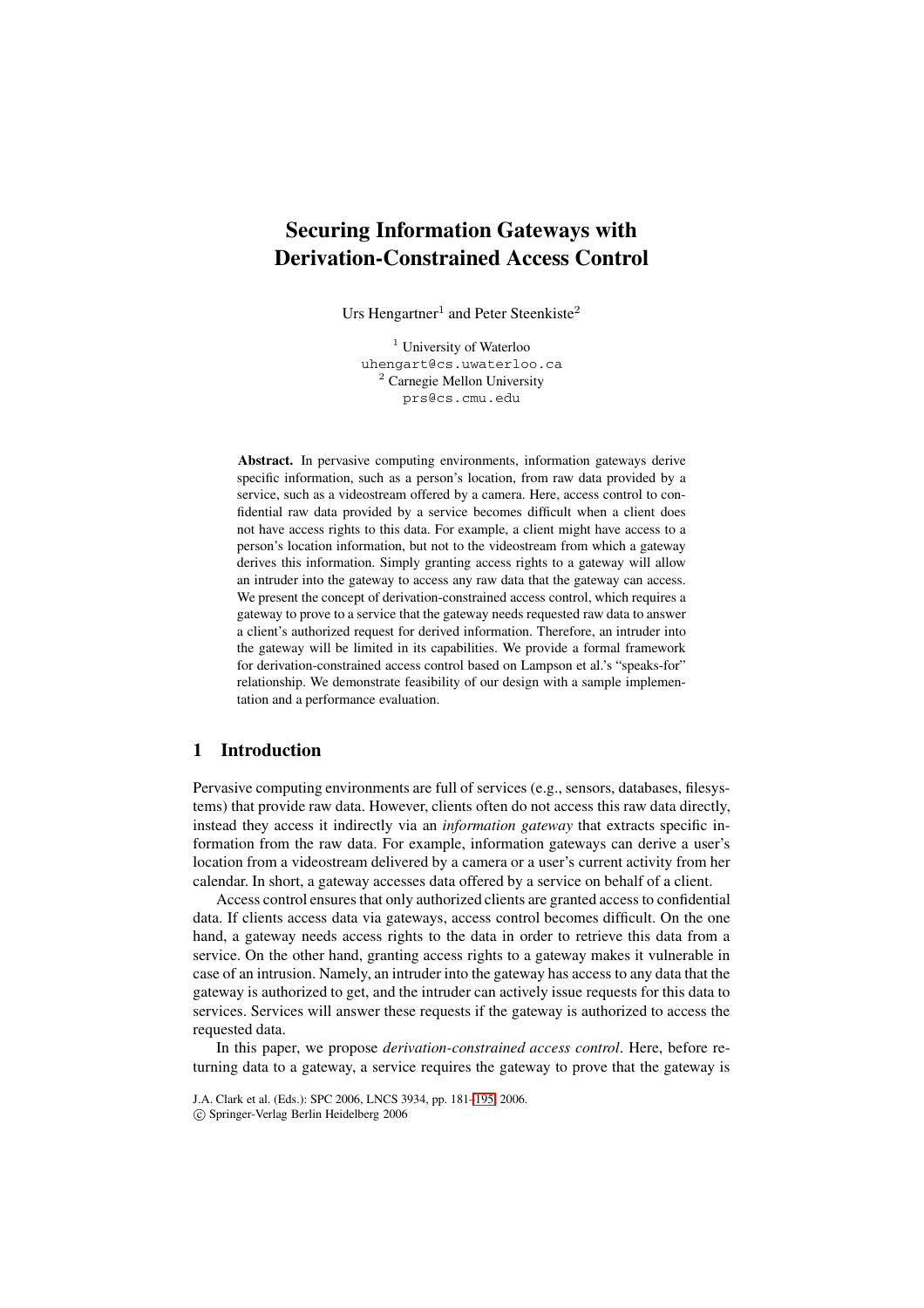

<span id="page-1-0"></span>**Fig. 1.** Example gateway

asking for this data in order to answer a client's authorized request for information derived from this data. If there is no such request, an intruder into the gateway will not be able to prove that the gateway is asking for the data on a client's behalf. Therefore, the service will not grant the gateway (and the intruder) access to the requested data.

Let us illustrate derivation-constrained access control with an example application, which we will use throughout the paper. There is a service that locates people and a service that locates devices (see Figure [1\)](#page-1-0). The latter service locates people indirectly by locating their devices, that is, the people location service acts as a gateway and contacts the device location service upon a client's request for a person's location. Assume that Bob asks the people location service for Alice's location information. The people location service then asks the device location service for the location of Alice's laptop. Derivation-constrained access control now makes the people location service prove to the device location service that the people location service is issuing this request in order to answer Bob's authorized request for Alice's location and that the location of Alice's laptop should be used for deriving Alice's location.

The main contribution of this paper is the concept of derivation-constrained access control. Three additional contributions are a formal model of this concept, a sample implementation, and a performance evaluation.

The rest of this paper is organized as follows: We present background material in Section [2.](#page-1-1) In Section [3,](#page-2-0) we discuss the concept of derivation-constrained access control in more detail. We introduce our formal model in Section [4](#page-5-0) and apply it to an example scenario in Section [5.](#page-7-0) In Section [6,](#page-9-0) we present a security analysis. We discuss our sample implementation and its performance in Section [7](#page-10-0) and [8,](#page-11-0) respectively. We comment on related work in Section [9.](#page-13-0)

### <span id="page-1-1"></span>**2 Background**

In this section, we discuss two types of gateways and contrast approaches chosen in related work with derivation-constrained access control. We also give our threat model.

The first type of gateways has the property that an authorized client has access rights both to the information offered by a gateway and to the data provided by the service that the gateway accesses on behalf of the client. For example, Alice has access both to her raw medical data, as collected by individual services (e.g., sensors), and to her health status, as derived by a gateway. In another example, she can access both her calendar data, as provided by a calendar application, and her location information, as derived from her calendar data by a gateway.

Lots of related work deals with this kind of gateways [\[1,](#page-14-1) [2,](#page-14-2) [3,](#page-14-3) [4,](#page-14-4) [5,](#page-14-5) [6\]](#page-14-6). In the proposed solutions, a client delegates its access right to a gateway, which enables the gateway to access the data at the service. To reduce the influence of an intruder into the gateway,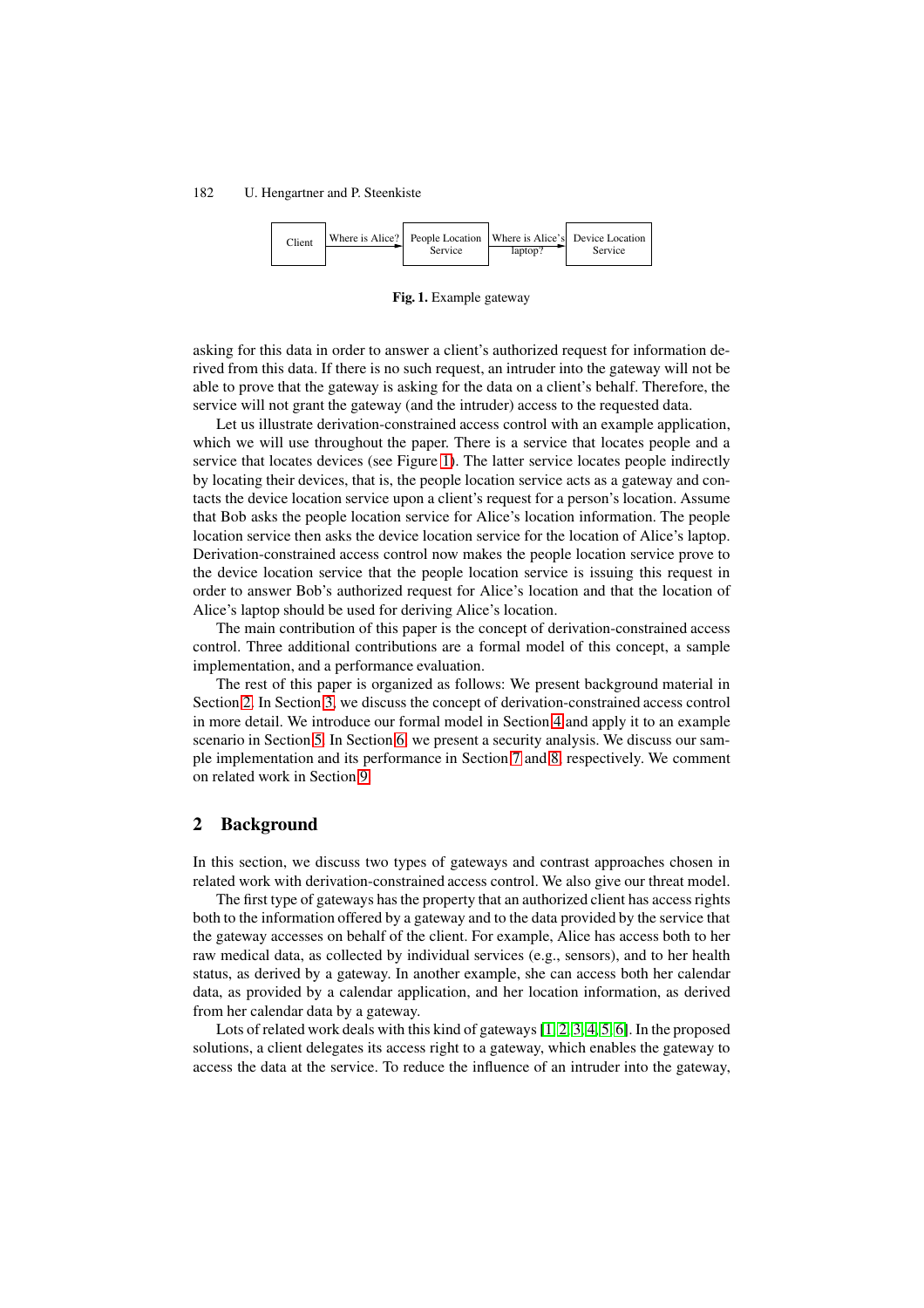related work suggests two approaches: First, instead of delegating all its access rights to a gateway, a client should delegate only the subset required by the gateway [\[3\]](#page-14-3). Second, a client should delegate only short-lived access rights [\[1,](#page-14-1) [2,](#page-14-2) [4\]](#page-14-4). Since the proposed solutions rely on the delegation of access rights, we use the term *delegation gateways* for referring to this kind of gateways.

In this paper, we focus on a second type of gateways, which has the property that an authorized client has access rights to the information offered by a gateway, but the client does not have access rights to the data offered by the service that the gateway accesses on behalf of the client. For example, a face detection application acts as a gateway and extracts somebody's location from a videostream. Even though Alice's location can be derived from a videostream and she can access her location information, she cannot access the videostream directly. In another example, Carol might have access to Bob's location information, but she does not have access to Bob's calendar data, from which a gateway derives his location. Finally, a gateway can derive the location of a person from the location of her laptop. A company might decide that, for administrative reasons, its employees should not have access rights to their laptop's location information. On the other hand, an employee should have access rights to her location information. We use the term *derivation gateways* for referring to this kind of gateways.

Related work has largely ignored derivation gateways. Delegation of access rights is not applicable here, since a client does not have access rights to the data offered by a service. Instead, derivation gateways are typically assumed to have separate access rights to data provided by a service. Therefore, access control ignores that this data is used by a gateway for deriving specific information, which makes the gateway vulnerable in case of an intrusion.

Derivation-constrained access control exploits such derivation properties. Namely, it makes a gateway prove to a service that the gateway is asking for data in order to answer a client's authorized request for derived information. The concept has the additional benefit that a gateway does not have to make access decisions. Only a service needs to make such decisions. Therefore, we can run access control in an end-to-end way.

We assume the following threat model: Gateways are not malicious to start with, but they become corrupted if an attacker breaks into them. In the case of corruption, an attacker has full control over a gateway and uses the gateway to contact other services. Corrupted gateways and clients that are authorized to get information offered by a gateway do not collude. Similarly, services and corrupted gateways do not collude.

## <span id="page-2-0"></span>**3 Derivation-Constrained Access Control**

In the rest of this paper, we use the term "information" for referring both to (raw) data, as offered by a service, and to derived information, as provided by a gateway.

Derivation-constrained access control requires two basic components. First, we need *derivation-constrained access rights*, which constrain access rights to an entity such that the entity has to prove that it is asking for the information listed in the access right in order to answer an authorized request for derived information. Second, in order to be able to identify derived information, we need formal *derivation properties* between information a gateway asks for and information a client asks for.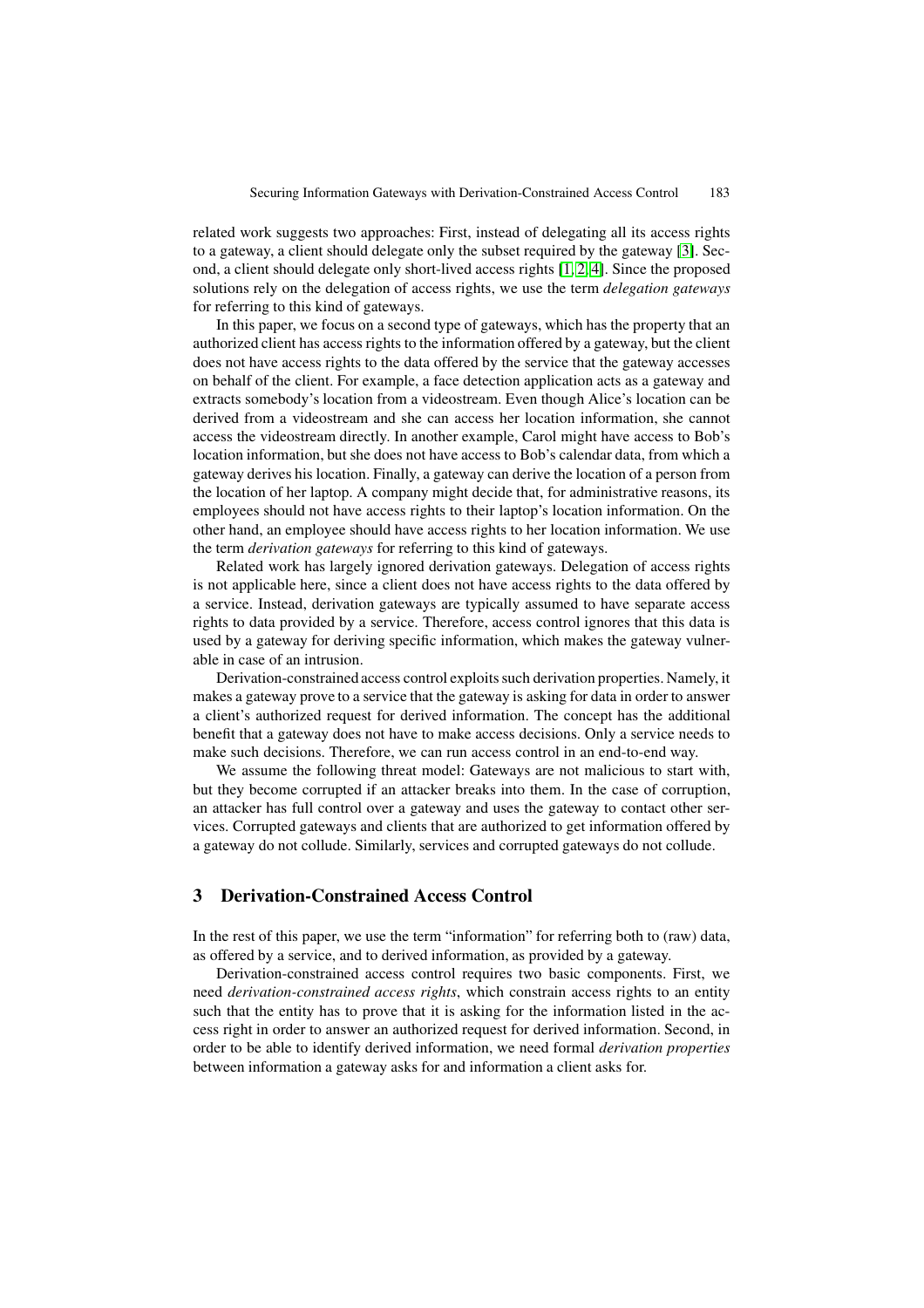Instead of having two separate components, it is possible to directly include derivation properties in access rights. This approach has the drawback that it increases the number of access rights that need to be issued. However, it turns out that the approach restricts the flexibility of intruders that have broken into a gateway. We discuss this tradeoff in Section [6.](#page-9-0)

We now examine access rights and derivation properties in more detail and describe their application in derivation-constrained access control.

### <span id="page-3-1"></span>**3.1 Derivation-Constrained Access Rights**

Access rights to information are specified as follows:

### [ **Issuer** gives **subject** access to **information** under some **constraints** ].

**Issuers** grant access by defining an access right.

**Subjects** are granted access rights. A subject can become an issuer by defining another access right and by granting the access right to another subject.<sup>[1](#page-3-0)</sup> Therefore, there can be an entire chain of access rights delegating an access right. We call the first access right in the chain the *initial* access right.

**Information** describes information (e.g., a location or a videostream) about or from a specific entity (e.g., Alice or a camera in a building). For each type of information, there must be an *owner* who is allowed to define its initial access right. For example, Alice defines the initial access right for her location information and a building administrator defines the initial access right for a videostream provided by a camera in the building. **Constraints** define under what conditions the access right is valid. There can be different types of constraints (e.g., time-based). In derivation-constrained access control, a constraint requires that the information in the access right is used for answering a request for derived information. We call access rights having such a constraint *derivationconstrained access rights*.

In our example application, Alice's company, as the owner of Alice's laptop, defines a derivation-constrained access right stating that the people location service can access the location of Alice's laptop.

#### <span id="page-3-2"></span>**3.2 Derivation Properties**

We need derivation properties to tie information asked for by a gateway to information asked for by a client.

[ **Issuer** says that **subject information** is derived from **issuer information** ].

**Issuers** state derivation properties.

**Issuer information** is the information offered by a service. A gateway uses the issuer information to derive the subject information.

**Subject information** is the information offered by a gateway. A gateway derives the subject information from the issuer information.

<span id="page-3-0"></span><sup>&</sup>lt;sup>1</sup> If we did not allow subjects to become issuers, they could proxy on behalf of other entities.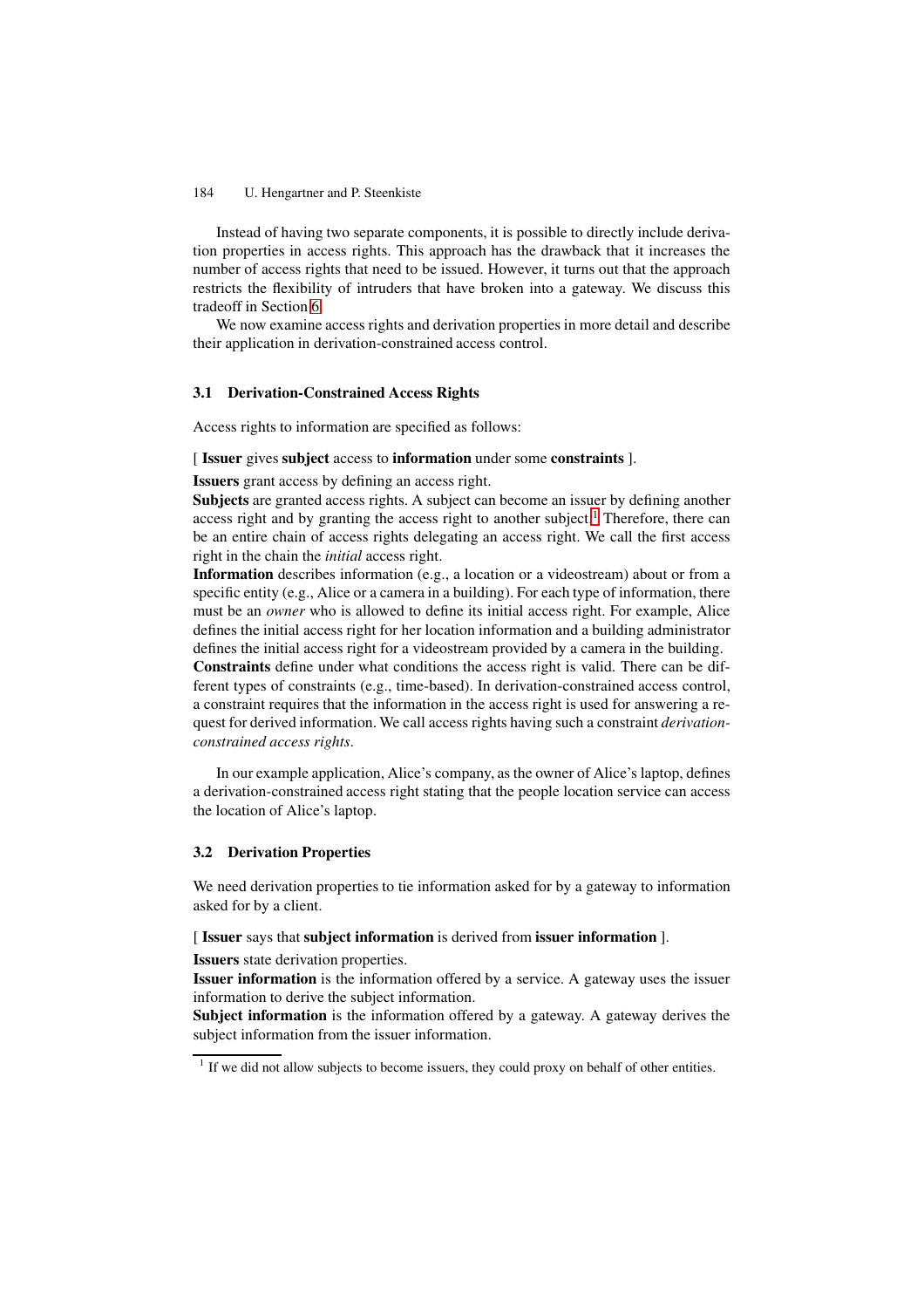Only the owner of the issuer information and people having access to this information are allowed to specify a valid derivation property for this information.[2](#page-4-0) The reason for this requirement is that a derivation property is used for controlling access to the issuer information. If a random client was able to define derivation properties, the client could define a derivation property with information owned by the client as subject information and send an authorized request for this subject information to a gateway. Assuming the gateway is granted access to the issuer information in a (derivation-constrained) access right, the gateway could then successfully query a service for this issuer information and leak the (derived) information to the client.

There is no need to specify derivation properties for each request issued by a client, they need to be defined only when there is a change in the derivation properties of information. Furthermore, the same issuer information can show up in multiple derivation properties. For example, Alice's calendar could be used for deriving both Alice's current location and her current activity. Similarly, subject information can occur in multiple derivation properties. For instance, Alice's location could be derived from Alice's calendar or from her laptop's location information.

Let us revisit our example application. Alice's company, as the owner of Alice's laptop, defines a derivation property that has the laptop's location information as issuer information and Alice's location information as subject information.

### <span id="page-4-1"></span>**3.3 Access Control**

Upon receiving a request for information, a service needs to make its access decision based on either access rights that are not derivation-constrained or derivationconstrained access rights and derivation properties. For both cases, the service needs to validate the access rights that grant access to the requesting gateway. Namely, the service must ensure that the information listed in the access right (or in a chain of access rights) corresponds to the information provided by the service. In particular, the access right and the service must agree on the owner of the information. For example, the administrator of a location service run by a company might decide that the company owns employee Alice's location information, as offered by this service. Therefore, the location service must not use access rights which state that Alice owns the information listed in the access right. In this case, the company is the issuer of the initial access right. On the other hand, the administrator of a location service in a mall can declare that Alice owns her location information, as provided by this service. Therefore, the service exploits access rights that list Alice as the owner of her location information. In this case, Alice is the issuer of the initial access right.

If the service makes an access decision based on derivation-constrained access rights and derivation properties, it will also have to validate the following properties:

- **–** There must be a derivation property with the requested information as issuer information.
- **–** There must be a request from a client to the gateway asking for the subject information in the derivation property.

<span id="page-4-0"></span><sup>&</sup>lt;sup>2</sup> If we prevented people having access from issuing derivation properties, they could proxy.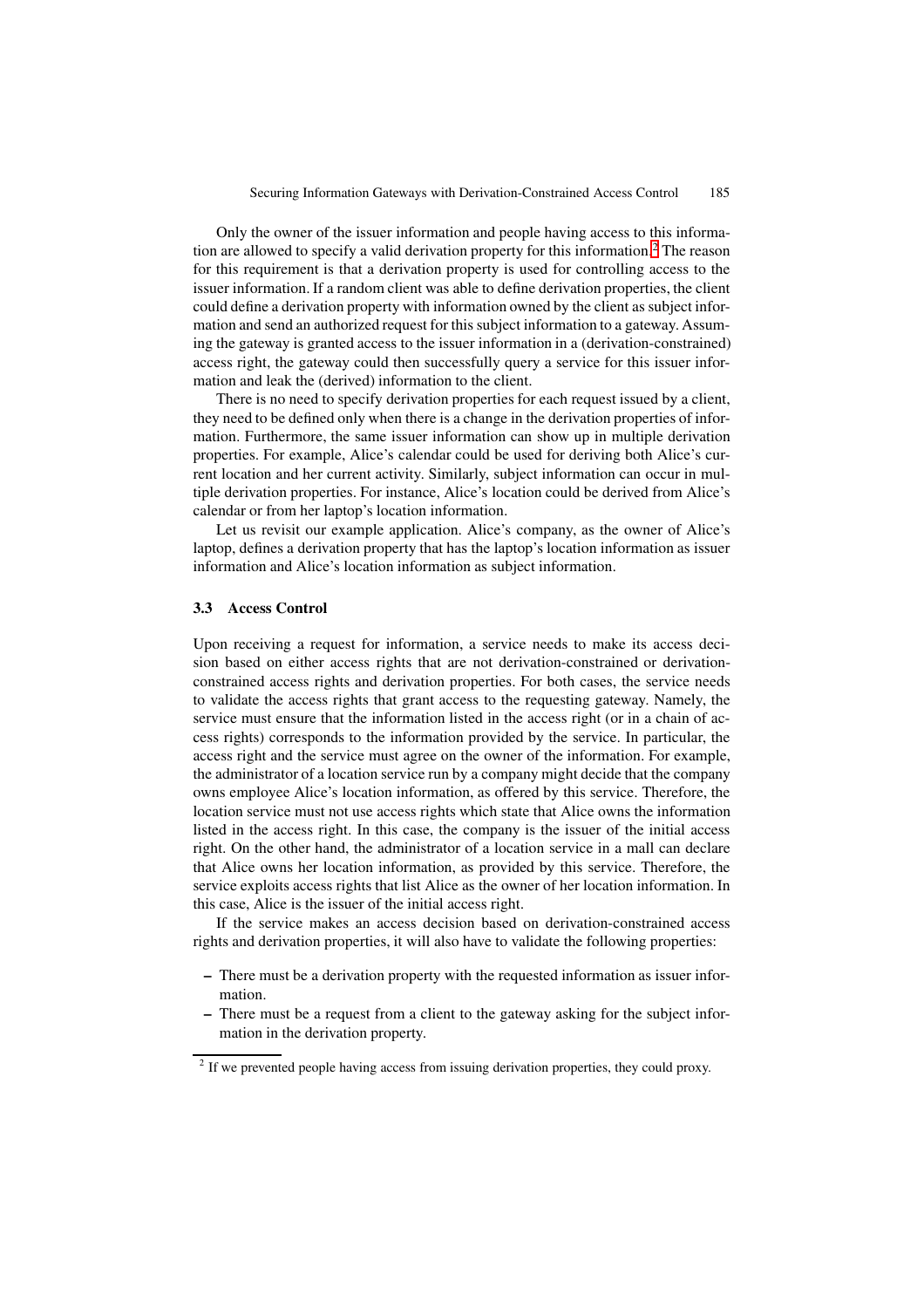- **–** There must be a or a chain of access rights that grant the client access to this subject information.
- **–** To avoid replay attacks, the client's request needs to be fresh.

In our example application, the device location service needs both Alice's derivation-constrained access right and the corresponding derivation property. In addition, it requires a fresh request from, for example, Bob asking for Alice's location information and an access right granting Bob access to this information.

# <span id="page-5-0"></span>**4 Formal Model**

In this section, we introduce a formal model for defining derivation-constrained access rights and derivation properties. The model allows us to formally reason about access control. It also provides the foundation for our implementation, which is based on digital certificates (Section [7\)](#page-10-0). Our formal model requires a scheme for representing information in access rights and derivation properties. As explained in Section [3,](#page-2-0) for each type of information, there must be an owner. To simplify associating information with its owner, we make the owner part of the information representation scheme. Namely, we use  $A.x$  for referring to information x with owner A. Example information is Alice.location of Alice or Building Administrator.videostream of camera.

#### **4.1 Conventional Access Control**

We now revisit access control in distributed environments, as discussed by Lampson et al. [\[4\]](#page-14-4) (and extended by Howell and Kotz [\[3\]](#page-14-3)), and enhance their formal model to express the exact requirements that a client needs to fulfill in order to be granted access to information. In Section [4.2,](#page-6-0) this enhancement will allow us to easily add support for derivation-constrained access control to the existing access control model.

For expressing access rights to information, we exploit Howell and Kotz's "restricted speaks-for" relationship, which is based on Lampson et al.'s "speaks-for" relationship. We present the relationship based on an example. The relationship  $B\overset{T}{\Longrightarrow}A$ denotes that  $B$  speaks for  $A$  regarding the statements in set  $T$ , that is, if  $A$  issues a statement that is in  $T$ ,  $B$  also issues this statement. We are interested in statements expressing read access to information, for example, "read  $D.x$ ". In the rest of this paper, we use the shortcut  $B \xrightarrow{D.x} A$  instead of  $B \xrightarrow{\{\text{``read } D.x\text{''}\}} A$ . As we will see below, this speaks-for relationship grants  $B$  access to information  $D.x$ , assuming that  $A$  itself has access to this information.

According to the "handoff axiom" [\[4\]](#page-14-4), the relationship  $B \stackrel{D.x}{\Longrightarrow} A$  can be established by A. Formally,  $\supset$  denotes implication.)

$$
\vdash (A \text{ says } (B \xrightarrow{D.x} A)) \supset (B \xrightarrow{D.x} A). \tag{1}
$$

<span id="page-5-1"></span>A statement of the form A says  $(B \xrightarrow{D.x} A)$  corresponds to an access right, as introduced in Section [3.1,](#page-3-1) except that there is no support for constraints. For example, Alice **says** (Bob  $\frac{\text{Alice location of Alice}}{\text{Alice}}$  Alice denotes that Alice grants Bob access to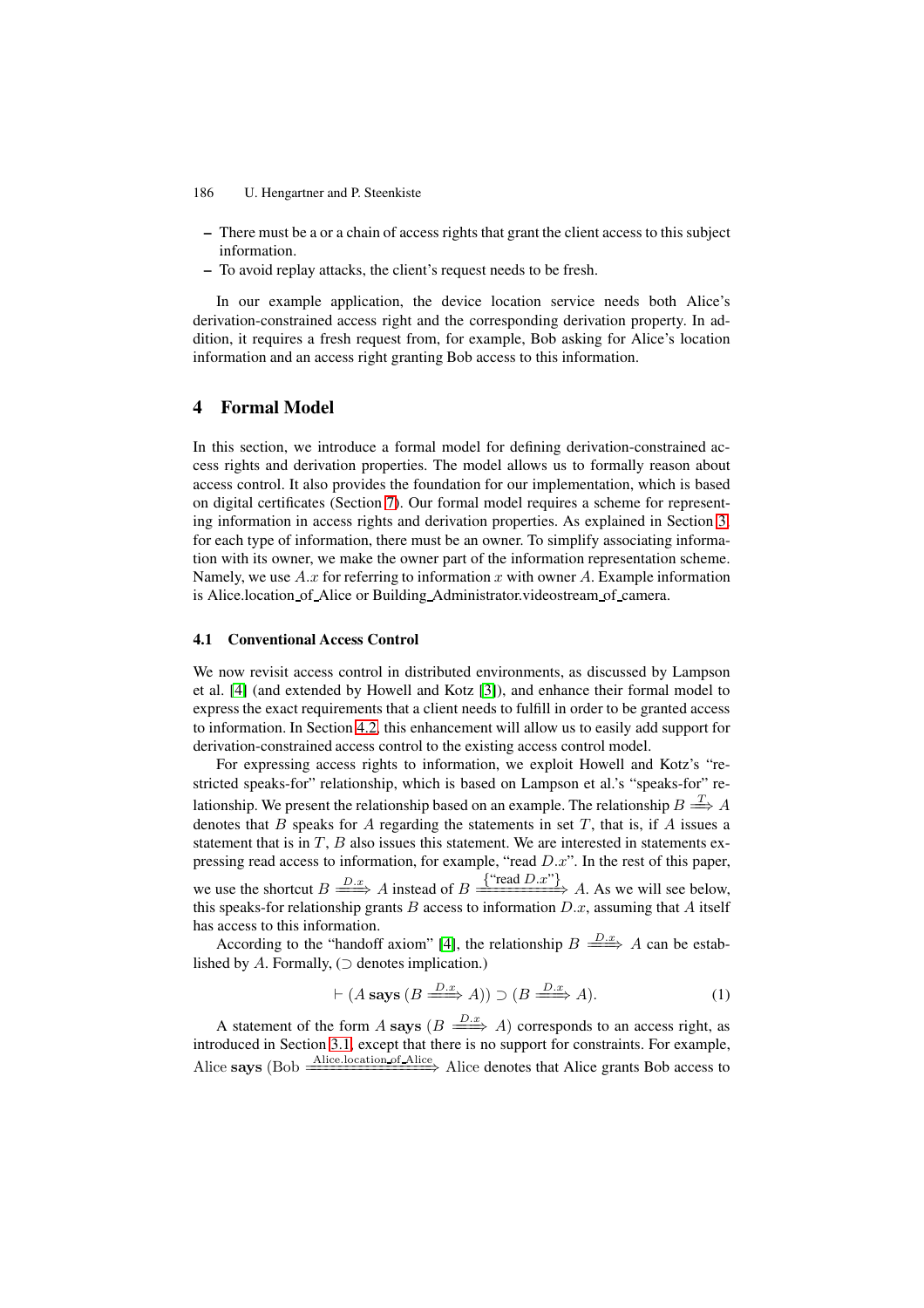her location information. The speaks-for relationship is transitive, which allows delegation of access rights.

When a service receives a request "read  $D.x$ " from principal  $C$ , it needs to ensure that  $C$  speaks for a principal on the service's access control list ("ACL") for this particular resource. Abadi et al. [\[7\]](#page-14-7) introduce the construct D **controls** s to encode that principal  $D$  is on a service's ACL for resource  $s$ . The construct is defined as

D controls 
$$
s \equiv ((D \text{ says } s) \supset s).
$$

As mentioned in Section [3,](#page-2-0) the owner  $D$  of information  $D.x$  is responsible for defining the initial access right to D.x, formally, D **controls** "read D.x".

We can now summarize access control: Given D **controls** "read D.x" (i.e., a service's ACL),  $C \xrightarrow{D.x} D$  (i.e., a speaks-for relationship derived from a or a chain of access rights), and C **says** "read D.x" (i.e., a request), a service concludes "read D.x" and grants  $C$  access to  $D.x$ .

For our purposes, the definition of the **controls** construct is not sufficient. It is important to guarantee freshness of a request in order to avoid replay attacks, as stated in Section [3.3.](#page-4-1) Strictly speaking, freshness demands that a request is new. We relax this requirement and demand only that a request is recent. As it turns out, Lampson et al.'s formal model easily supports this relaxed requirement, and the original requirement is difficult to achieve in our problem setting (see Section [7.2\)](#page-10-1).

To formalize freshness, we observe that Lampson et al. suggest a statement form s **until** t to denote the lifetime t of statement s. We consider a statement fresh if its lifetime has not expired and extend Abadi et al.'s definition of ACLs to support freshness of a request: (**time** is a constant denoting the current time.)

D controls 
$$
s \equiv (((D \text{ says } s) \text{ until } t) \land (t \ge \text{time}) \supset s).
$$

#### <span id="page-6-2"></span><span id="page-6-0"></span>**4.2 Derivation-Constrained Access Control**

We are now ready to formalize derivation-constrained access control, as discussed in Section [3,](#page-2-0) by extending the definition of D **controls** s .

We first introduce the convention to mark information in derivation-constrained access rights with the + sign (e.g., A says  $(B \xrightarrow{D.x^+} A)$ ). This way, when a service detects marked information in a speaks-for relationship, it uses this relationship only for derivation-constrained access control, not for conventional access control.

We also introduce a notation for expressing derivation properties. The statement

$$
E.y \mapsto D.x \tag{2}
$$

denotes that subject information  $E.y$  can be derived from issuer information  $D.x$ .

<span id="page-6-1"></span>As explained in Section [3.2,](#page-3-2) we assume that for a derivation property to hold, the principal owning the issuer information or a principal speaking for the owner needs to issue the property, that is,

$$
\vdash (F \text{ says } (E.y \mapsto D.x)) \land (F \xrightarrow{D.x} D) \supset (E.y \mapsto D.x). \tag{3}
$$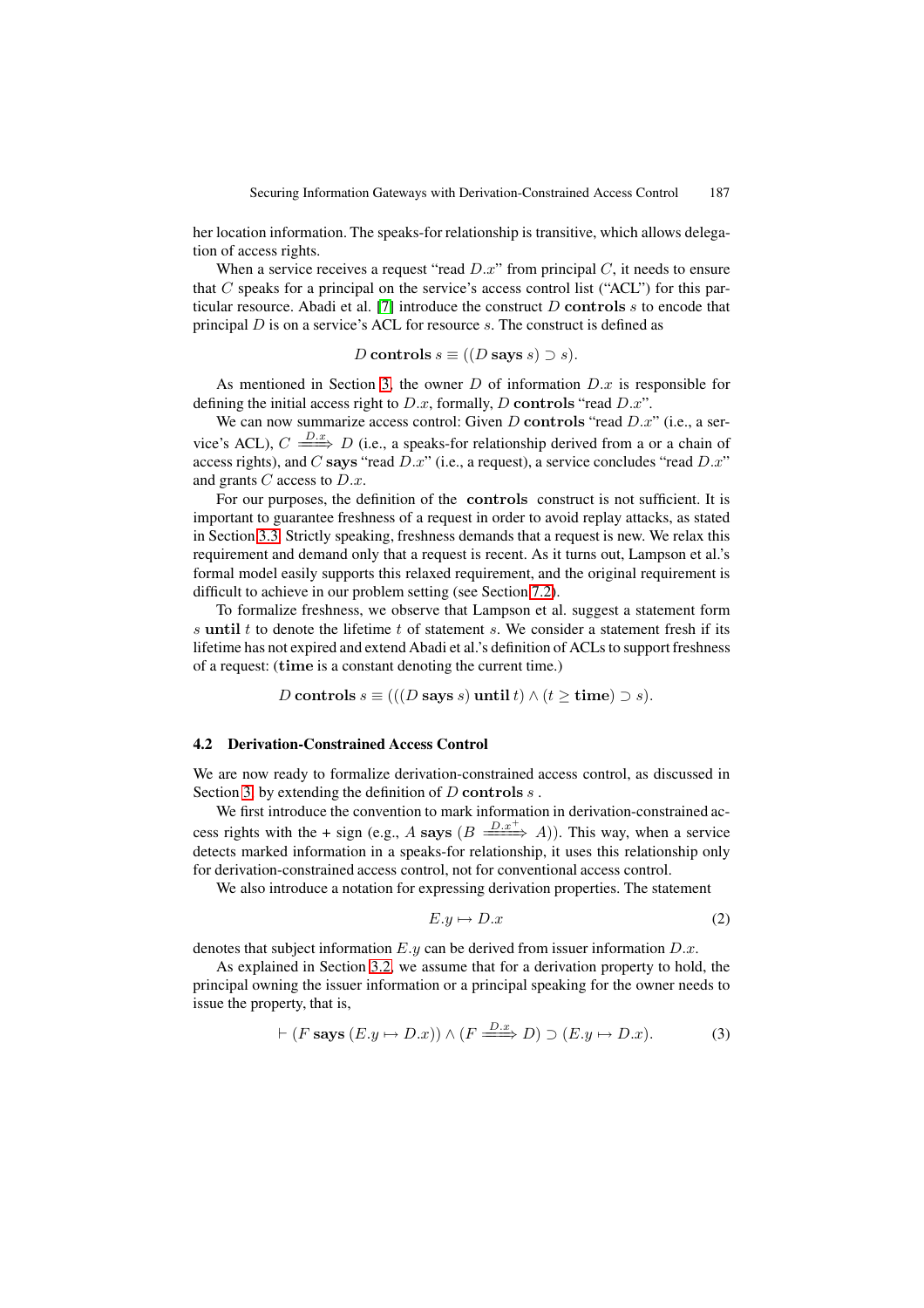<span id="page-7-3"></span>We can now formulate derivation-constrained access control. In particular, we have a service use a different definition for D **controls** s if s involves information marked with the  $+$  sign. Formally,

$$
D \text{ controls "read } D.x^{+}
$$
  
\n
$$
\equiv (((D \text{ says "read } D.x^{+}) \text{ until } t_1) \land (t_1 \ge \text{time})
$$
  
\n
$$
\land (E.y \mapsto D.x)
$$
  
\n
$$
\land ((E \text{ says "read } E.y") \text{ until } t_2) \land (t_2 \ge \text{time})
$$
  
\n
$$
\supset \text{``read } D.x^{+}
$$

The first condition is straightforward: There must be a fresh and authorized request, "read  $D.x^{+}$ ". In the second condition, we require that there is information E.y that can be derived from  $D.x$ <sup>[3](#page-7-1)</sup>. The third condition calls for a fresh and authorized request for the derived information, E.y.

Note that the third condition can be replaced by a condition requiring a request for  $E.y^+$  and conditions requiring the existence of another derivation property and of another request. This property makes deployment of our mechanism feasible in scenarios where a client's request for information is dealt with by multiple, cascaded gateways.

### <span id="page-7-0"></span>**5 Example Application**

In this section, we demonstrate a sample application of derivation-constrained access control. We assume that individuals and gateways or services each own a public and a private key. We use the public key for identifying entities. For example, the notation  $K_{\text{Alice}}$  denotes Alice's public key. Entities use the private key for signing statements.

Assume that a people location service, PL, derives Alice's location information,  $K_{\text{Alice}}$ loc Alice, from her laptop's location information,  $K_{\text{ACME}}$ loc Alice laptop, where the laptop is owned by Alice's company, ACME, and its location information is offered by a device location service. Note that the two types of information are owned by two different entities. We show the relevant statements in Table [1.](#page-8-0)[4](#page-7-2) We start with statements that individuals make before an actual request is issued. Alice grants Bob access to her location information (S1). We expect this statement to be long lived. ACME grants the people location service access to Alice's laptop's location information in a derivation-constrained access right (S2), again in a long-lived statement. ACME also states that the laptop's location information can be used for deriving Alice's location information (S3). Finally, the device location service has ACME on its ACL for the laptop's location information (S4).

Bob sends a request for Alice's location information to the people location service (S5) and issues a short-lived access right for Alice's location information to the people location service quoting (denoted by "|") Bob (S6). This way, the people location service must quote Bob when it wants to use this access right. As observed by

<sup>&</sup>lt;sup>3</sup> Derivation properties can also have lifetimes; we leave them away for readability reasons.

<span id="page-7-2"></span><span id="page-7-1"></span><sup>&</sup>lt;sup>4</sup> In a complete approach, we would also have to take communication channels used by principals into account, but we ignore them for simplicity reasons. Similarly, we assume that the axioms introduced by Lampson et al. [\[4\]](#page-14-4) have been modified to take lifetimes into account.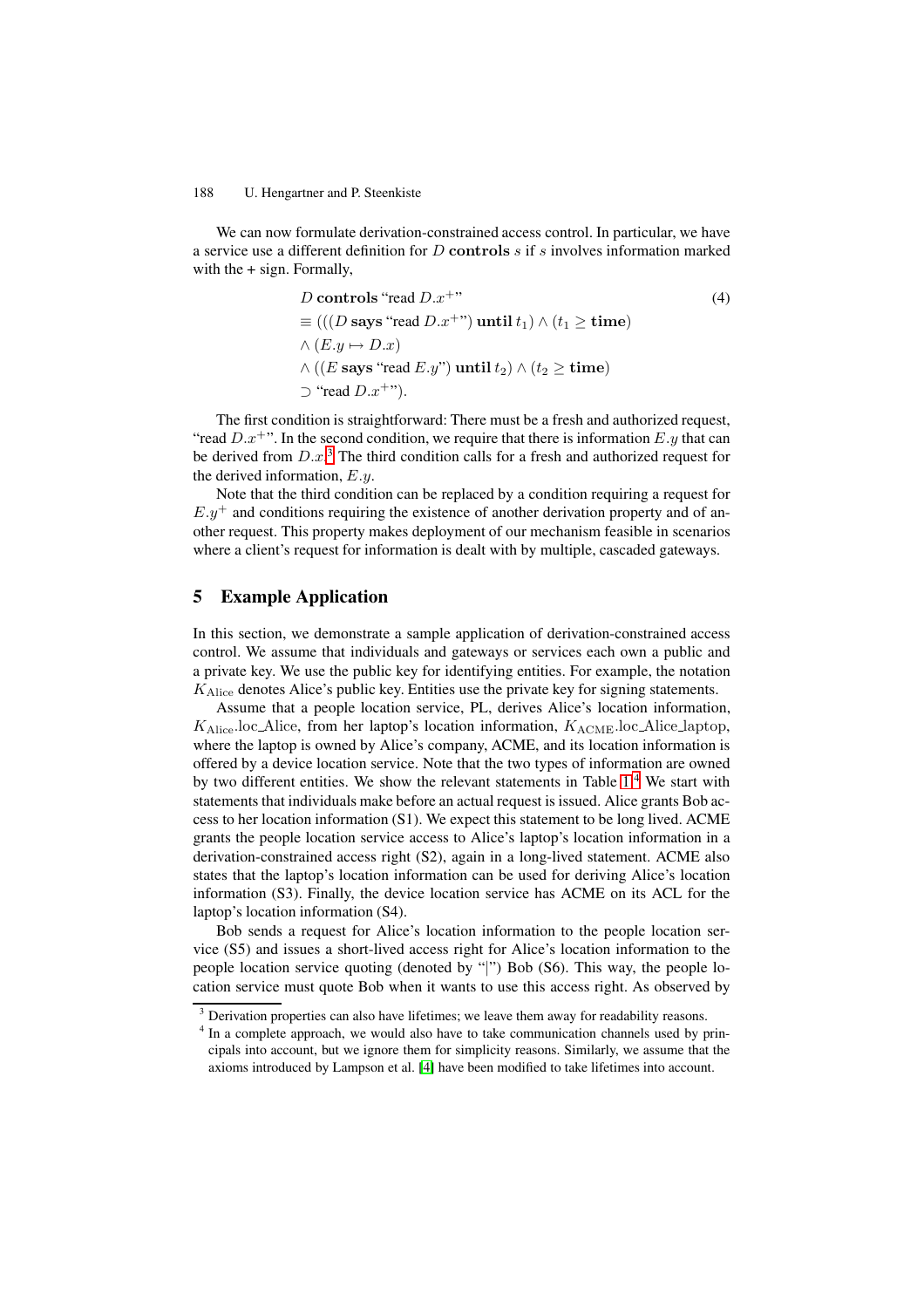<span id="page-8-0"></span>**Table 1.** Statements in the people location scenario. (S1)-(S4) are established during setup. (S5)-(S16) are established during access control.

| <b>Step Statements</b>                                                                                                                        |
|-----------------------------------------------------------------------------------------------------------------------------------------------|
| (S1) $(K_{\text{Alice}}$ says $K_{\text{Bob}} \xrightarrow{K_{\text{Alice}} \text{loc}\text{Alice}} K_{\text{Alice}}$ until $t_1$             |
| (S2) $(K_{\text{ACME}}$ says $K_{\text{PL}} \xrightarrow{K_{\text{ACME}}.\text{loc}\text{Alice}\text{Laptop}^+} K_{\text{ACME}})$ until $t_2$ |
| (S3) $K_{\text{ACME}}$ says $K_{\text{Alice}}$ loc_Alice $\mapsto K_{\text{ACME}}$ loc_Alice_laptop                                           |
| (S4) $K_{\text{ACME}}$ controls $K_{\text{ACME}}$ .loc_Alice_laptop <sup>+</sup>                                                              |
| (S5) $K_{\text{Bob}}$ says "read $K_{\text{Alice}}$ .loc_Alice"                                                                               |
| (S6) $(K_{\text{Bob}}$ says $K_{\text{PL}} K_{\text{Bob}} \xrightarrow{K_{\text{Alice-loc}} \text{Alice}} K_{\text{Bob}})$ until $t_3$        |
| (S7) $K_{\rm PL}$ $K_{\rm Bob}$ says "read $K_{\rm Alice}$ loc_Alice"                                                                         |
| $(S8)$ $K_{PL}$ says "read $K_{ACME}$ loc_Alice_laptop <sup>+</sup> "                                                                         |
| (S9) $(K_{\rm PL} \xrightarrow{K_{\rm ACME}.\rm loc\text{-}Alice\text{-}laptop^+} K_{\rm ACME})$ until $t_2$                                  |
| $(S10)$ ( $K_{\text{ACME}}$ says "read $K_{\text{ACME}}$ .loc_Alice_laptop <sup>+</sup> ") until $t_2$                                        |
| $(S11)$ $K_{\text{Alice}}$ loc Alice $\mapsto K_{\text{ACME}}$ loc Alice laptop                                                               |
| $ S(512) $ $(K_{\rm PL} K_{\rm Bob} \xrightarrow{K_{\rm Alice}.\rm loc\text{-}Alice} K_{\rm Bob})$ until $t_3$                                |
| $(S13)$ ( $K_{\text{Bob}}$ says "read $K_{\text{Alice}}$ loc_Alice") until $t_3$                                                              |
| $(S14)$ $(K_{\text{Bob}} \xrightarrow{K_{\text{Alice}.\text{loc}\text{-} \text{Alice}} K_{\text{Alice}})$ until $t_1$                         |
| $(S15)$ ( <i>K</i> <sub>Alice</sub> says "read <i>K</i> <sub>Alice</sub> .loc_Alice") until $t_3$                                             |
| $(S16)$ "read $K_{ACME}$ loc_Alice_laptop <sup>+</sup> "                                                                                      |

Howell and Kotz [\[8\]](#page-14-8), this quoting prevents a gateway, like the people location service, from having to make an access decision itself. Instead, by quoting a client, the gateway notifies a service of the identity of the client, which allows the service to make an access decision in an end-to-end way. Statement (S7) shows an example of quoting: The people location service forwards Bob's request to the device location service by quoting Bob. The people location service also issues a request for the location of Alice's laptop to the device location service (S8).

The device location service validates the authenticity of Statement (S2) using Axiom [\(1\)](#page-5-1) and deduces that the people location service can speak for ACME on behalf of Alice's laptop (S9). Therefore, ACME supports the request of the people location service (S8) for the laptop's location information (S10). The device location service also validates Statement (S3) using Axiom [\(3\)](#page-6-1) and deduces that the derivation property is valid (S11). Based on the people location service's access right (S6), the device location service concludes that the people location service (quoting Bob) can speak for Bob (S12) and thereby Bob supports (S13) the request of the people location service (S7). After validating that Bob can speak for Alice (S14) based on his access right (S1), the service concludes that Alice also supports the request (S15). (We assume that  $t_3 \ll t_1$  since Statement (S1) is long lived, whereas Statement (S6) is short-lived.) Given the ACL for the laptop's location information (S4) and Definition [\(4\)](#page-7-3), the device location service uses Statements (S10), (S11), and (S15) to deduce that the people location service should be granted access (S16) (assuming  $t_2 \geq$  **time** and  $t_3 \geq$  **time**).

Note that among the statements in Table [1,](#page-8-0) only Statements (S1)-(S6) need to be specified by individuals, all the other statements can be derived or specified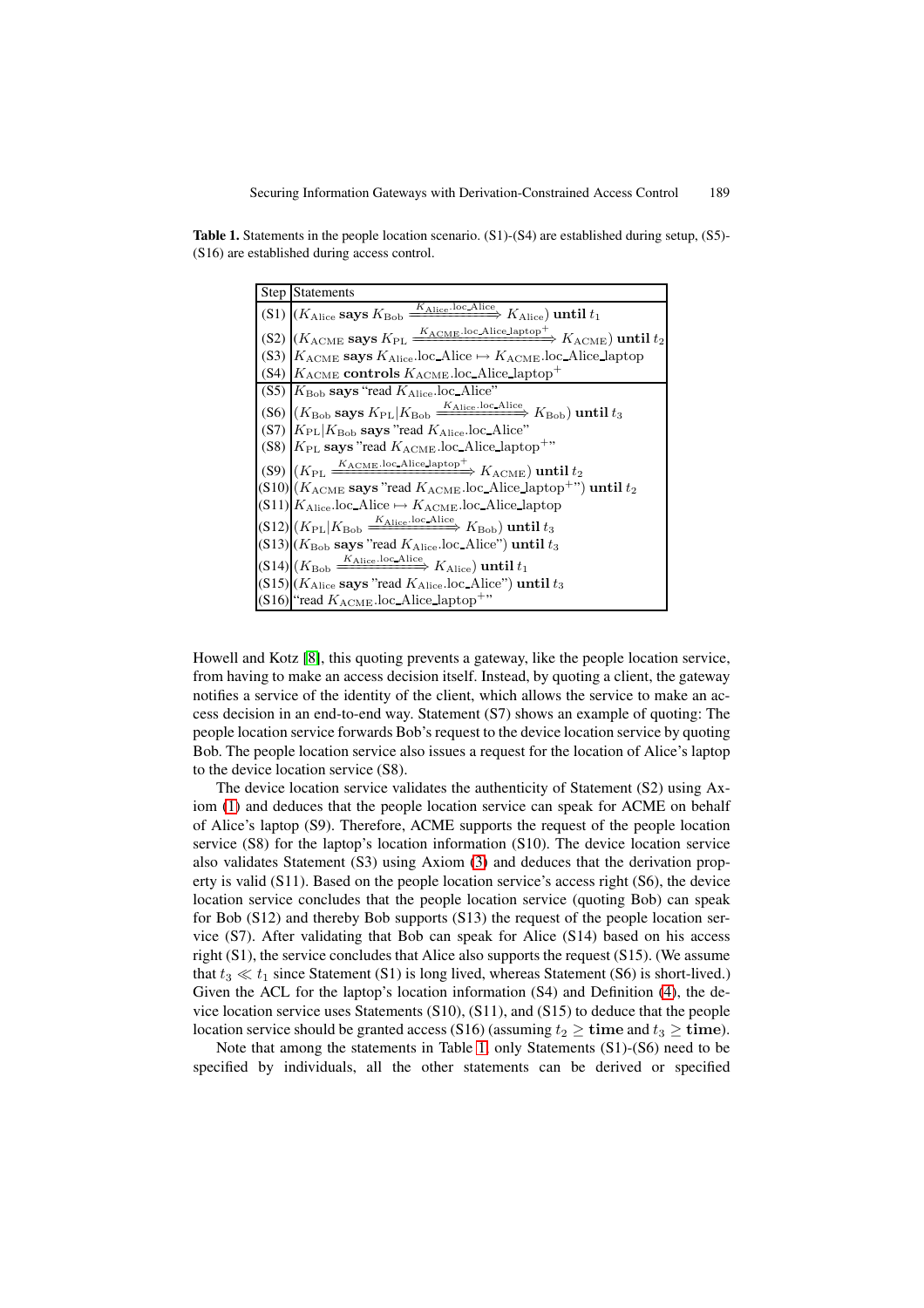automatically by the access control framework (see Section [7\)](#page-10-0). Furthermore, only two of these statements, (S5) and (S6), need to be issued for each request. (In Section [7.2,](#page-10-1) we present an optimization that combines these two statements in a single statement.) Statements (S1)-(S4) need to be re-issued only when they expire or when there is a change in the derivation properties of information. Among these four statements, Statement (S3) is the only additional statement that is required by derivation-constrained access control, the other three statements are also required in a traditional access control scenario, where the people location service is granted unrestricted access to the laptop location information. (In addition, this scenario would require a statement denoting the ACL of the people location service because this service would have to run access control.)

### <span id="page-9-0"></span>**6 Security Analysis**

Since our formal model is based on Lampson et al.'s model, we inherit its properties. For instance, the model does not prevent a principal having an access right from delegating this access right to other principals. For derivation-constrained access control, this principle implies that an intruder breaking into a gateway can delegate the gateway's (derivation-constrained) access rights to other, potentially corrupted gateways. While this attack will not grant the first gateway access to additional information, the other gateways could exploit the delegated access rights if there was an authorized request from a client to them.

As mentioned in Section [3,](#page-2-0) we keep access rights and derivation properties separate. A disadvantage of this approach is that intruders into a gateway get more flexibility. Assume that there are multiple derivation properties, all of them having the same issuer information. For example, multiple kinds of information can be derived from someone's calendar. The owner of the calendar grants derivation-constrained access to a gateway because the owner expects the gateway to provide one particular derivation. (For example, the owner expects the gateway to provide location information.) If an authorized client now asks the gateway for subject information listed in any of the derivation properties, the gateway will be granted access, even though the owner does not expect the gateway to perform the derivation listed in the derivation property exploited by the gateway. Therefore, an intruder into a gateway can increase its chances of success by trying to trick authorized clients into contacting the corrupted gateway for any of the different types of subject information. There are different ways to address this attack: We can instruct clients which gateways to use for retrieving a particular kind of information, for example, when a client is granted an access right to this information. We can also avoid the attack by having the owner of the issuer information combine the derivationconstrained access right granted to the gateway and the derivation property targeted at this gateway in a single statement such that an attacker cannot exploit them separately. However, this approach could require the owner of the issuer information to issue more access rights. Namely, if a gateway extracted multiple information items from the issuer information (e.g., multiple people's location could be derived from a camera picture), the gateway will need separate access rights for each information item. When derivation properties are separate, the gateway requires only one access right.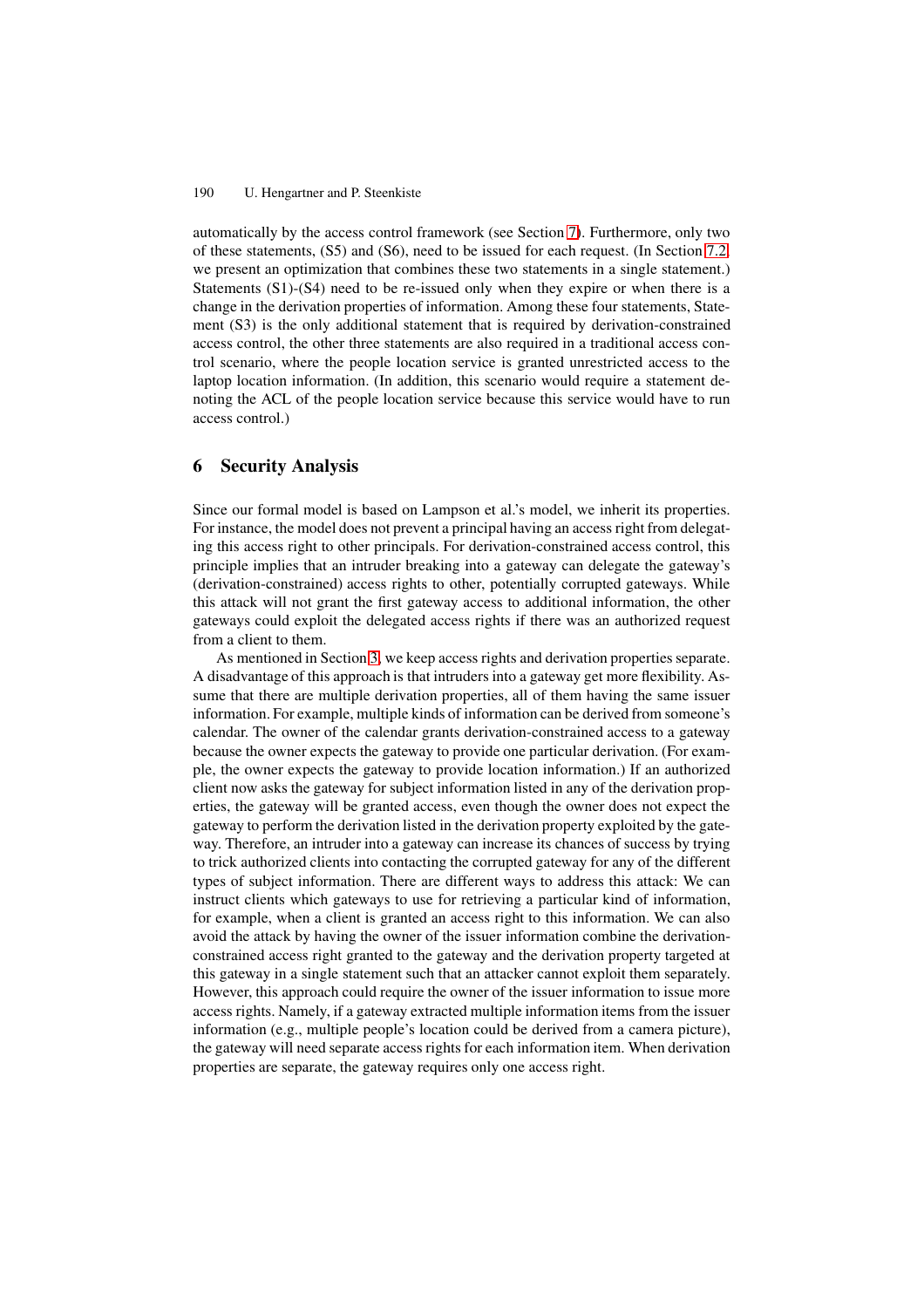Derivation-constrained access control mainly targets services that provide dynamic information (e.g., location information). An intruder into a gateway gets to see information retrieved by the gateway upon an authorized request from a client. Therefore, if this information was static, an attacker could just wait for an authorized request to occur, and there is less incentive for the intruder to issue its own requests in the meantime.

### <span id="page-10-0"></span>**7 Implementation**

<span id="page-10-2"></span>Let us discuss our sample implementation of derivation-constrained access control.

#### **7.1 Access Control**

When receiving a request asking for access to information  $D.x$  or  $D.x^+$ , a service S needs to establish "read  $D.x$ " or "read  $D.x^{+}$ ", based on Definitions [\(2\)](#page-6-2) or [\(4\)](#page-7-3). There are multiple ways to establish these statements. A service can retrieve a set of access rights and derivation properties, locate relevant statements in this set, and validate them. However, this approach puts a potentially heavy load on the service. It is really only the validation step that the service has to perform itself, whereas it is possible to offload the first two steps to some other entity. The validation step tends to be cheap (see Section [8\)](#page-11-0), which makes it possible for resource-limited services (e.g., a sensor) to run this step. In our implementation, we make the client and the gateway gather any statements required for being granted access and have them ship these statements, together with the request, to the gateway and the service, respectively. Resource-limited clients can further offload the gathering of statements, if needed. We implemented derivation-constrained access control within an existing framework for such *proof-based* access control [\[8\]](#page-14-8).

### <span id="page-10-1"></span>**7.2 Statements**

To express the access rights and derivation properties introduced in Section [4,](#page-5-0) we rely on digital certificates. Digital certificates are signed, which makes it easy to identify the issuer of a statement. Our framework is based on SPKI/SDSI certificates [\[9\]](#page-14-9). The existing SPKI/SDSI specification supports the inclusion of constraints in an access right. However, interpretation of a constraint is left to an application. Therefore, we extended the specification and let derivation-constrained access rights and derivation properties become first-class citizens. This way, we can support derivation-constrained access control directly in the access control framework.

As shown in Section [5,](#page-7-0) a client that issues a request also needs to generate a shortlived access right for the information in the request to the gateway. If there are multiple, cascaded gateways, each will have to issue short-lived access rights to the next gateway in the chain. As we will see in Section [8.1,](#page-11-1) generating a digital signature covering such an access right is expensive. In our implementation, we reduce cost by not making entities issue short-lived access rights. Instead, we have the original issuer of a request sign this request, where the lifetime of this signature is short. Gateways just forward this signed request. We assume that any entity that is in the possession of a signed request is implicitly granted access to the information in the request. Formally, this entity can speak for the original issuer of the request on behalf of the information in the request. To be secure, this optimization requires two precautions: First, we have to ensure that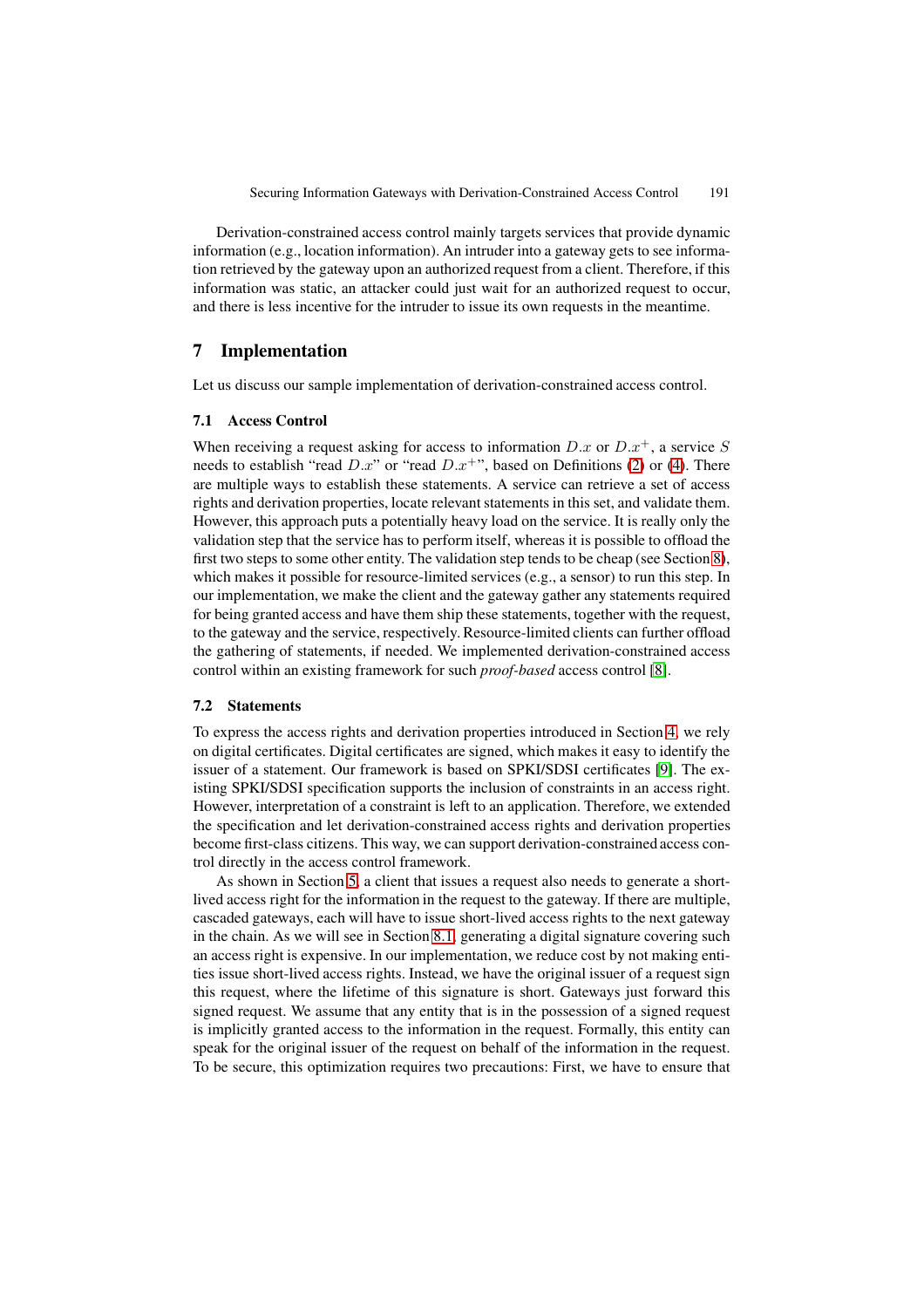attackers cannot snoop traffic and obtain access rights by observing signed requests. Therefore, communication has to be confidential. Note that confidentiality is required anyway because we exchange confidential information (such as a person's location information). Second, a service can use a speaks-for relationship that is implicitly derived from a signed request only for running access control for this particular request; it must never reuse such a relationship for other requests. The latter precaution is required since gateways do not run access control. Without it, an attacker could contact a gateway that previously obtained information from a service and have it contact the service again. If the service reused the previously derived speaks-for relationship, it would grant the gateway access again (unless the statement has expired).

To support the **until** construct, we exploit that SPKI/SDSI certificates can have a lifetime associated with them and have the issuer of a statement assign a lifetime to the statement. We use lifetime to achieve freshness. We could also integrate a noncebased approach, where the entity that wants to issue a request to a target receives a nonce from the target and returns this nonce in its request. However, our communication pattern, where a client interacts only with the gateway, but not with the service, does not allow for nonces. There is no way for the service to give a nonce to the client to prove freshness of the client's request.

### **7.3 Execution Environment**

We use the Aura ubiquitous computing environment [\[10\]](#page-14-10) as our testbed for the implementation and deployment of derivation-constrained access control. Entities within this environment communicate with each other using a protocol that exchanges XMLencoded messages embedded in HTTP requests/responses. We extended this protocol to support the transmission of proofs of access, as explained in Section [7.1.](#page-10-2) SSL gives us peer authentication and message confidentiality and integrity.

### <span id="page-11-0"></span>**8 Evaluation**

We present a measurement-based analysis of derivation-constrained access control and discuss the results.

#### <span id="page-11-1"></span>**8.1 Measurements**

We measure the time it takes for a gateway and a service to process a request, where processing includes access control. Our scenario roughly corresponds to the example application from Section [5.](#page-7-0) We assume that Alice grants Bob access to her location information. Bob contacts a service providing people location information. This service acts as a gateway and locates people by locating their devices. Namely, it contacts a service providing location information about badges worn by people. Alice, as the owner of the badge, specifies a derivation property between her badge's location information and her location information. She also issues a derivation-constrained access access right granting the people location service access to the badge's location information.

Our experiments run on a Pentium IV/2.5 GHz with 1.5 GB of memory, Linux 2.4.20, and Java 1.4.2. The public and private key operations operate on RSA keys with a size of 1024 bit. All experiments are run 100 times.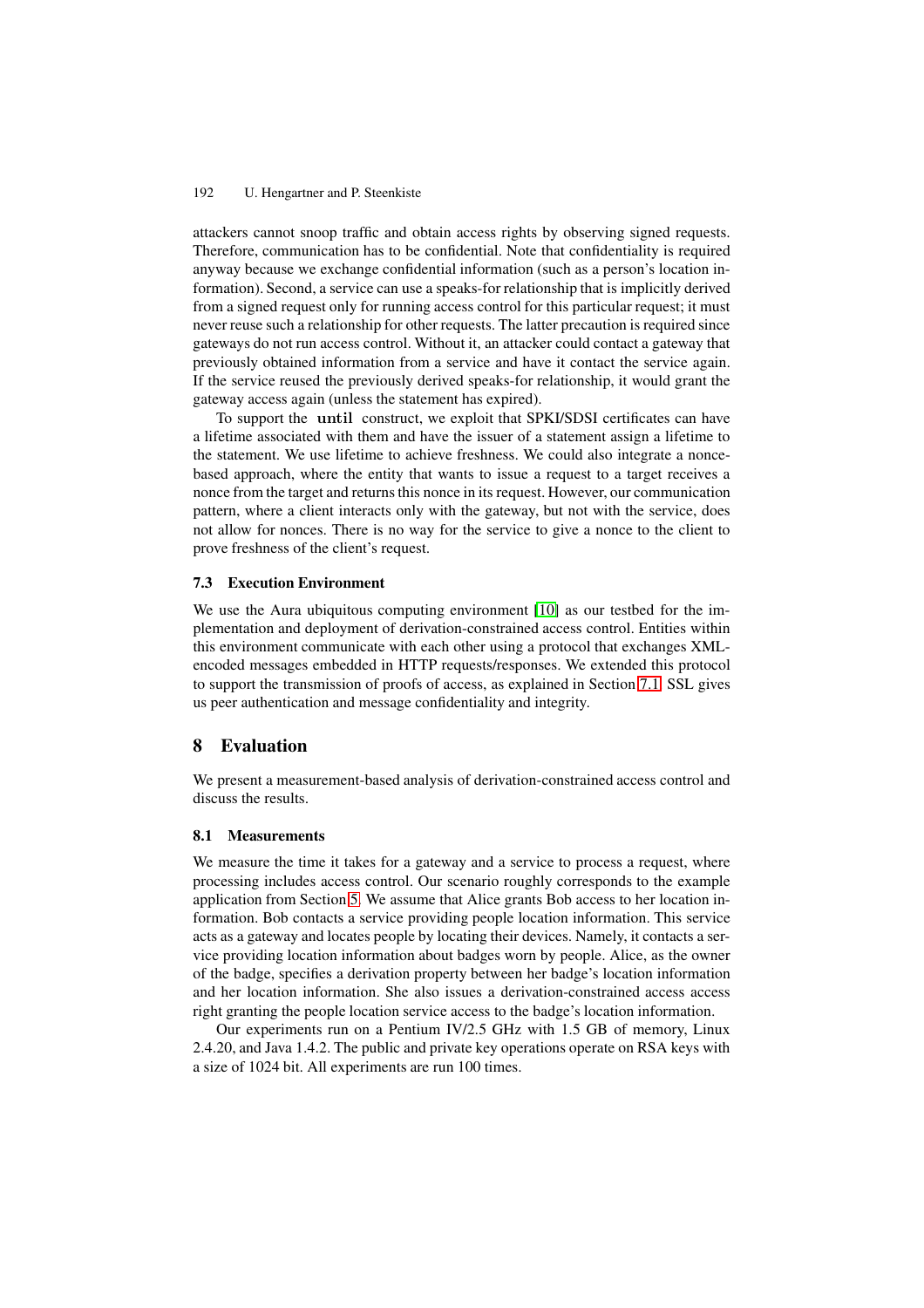| Entity  | Step                              | $\mu$ | $(\sigma)$ |
|---------|-----------------------------------|-------|------------|
| Client  | <b>Request generation</b>         | 27    | (3)        |
| Client  | <b>SSL</b> sockets creation       | 52    | (4)        |
|         | Gateway Access control            |       | (1)        |
|         | Gateway Gather badge information  | 26    | (3)        |
|         | Gateway <b>Request generation</b> | 41    | (3)        |
|         | Gateway SSL sockets creation      | 52    | (5)        |
| Service | <b>Access control</b>             |       | (2)        |
| Service | Gather location information       |       | 49 (30)    |
|         | Total                             |       |            |

<span id="page-12-0"></span>**Table 2.** Mean and standard deviation of elapsed time for security-related operations (in bold) and other expensive operations [ms]

It takes about 310 ms for the client to send a request to the gateway and to receive a response. We present more detailed results in Table [2.](#page-12-0) The terms "client", "gateway", and "service" represent Bob, the people location service, and the badge location service, respectively. The most expensive operations are the two SSL sockets creations, one pair for the client-gateway connection and another pair for the gateway-service connection. For opening an SSL connection, the two peers need to authenticate each other. Each authentication requires an RSA signing or decryption operation operation, which takes about 17 ms. RSA is also responsible for most of the cost of generating a request, because a request needs to be signed. In our current implementation, any entity issuing a request needs to sign it. This approach supports scenarios, where there are multiple, cascaded gateways. If an entity knew that it is directly contacting a service, it could omit this signature. For example, the people location service would not have to sign the request for the badge's location information.

Compared to the cost for creating SSL sockets and generating a request, access control is cheap. The main cost is signature verification, which takes about 1 ms per signature. The gateway validates the signatures of the client's request and of the access right granting access to the client. Strictly speaking, derivation-constrained access control does not require a gateway to make an access decision. However, we have the gateway make such decisions, since they are cheap and can help against denial-of-service attacks, where clients send unauthorized requests to a gateway. The service needs to make an access decision. It validates the signatures of the client's request, of the access right granting access to the client, of the access right granting derivation-constrained access to the gateway, and of the derivation property. Overall, it has to validate four signatures.

Let us compare the cost of derivation-constrained access control to the cost of traditional access control, where the owner of the information provided by a service issues a long-lived access right to a gateway. This approach is less expensive than our approach. There is no need for the client to sign its request to the gateway (i.e., issue a short-lived access right to the gateway) and for the service to validate this access right and the access right of the client. However, long-lived access rights make the gateway vulnerable in case of an intrusion. Furthermore, derivation-constrained access control does not require a gateway to make an access decision, whereas the alternative approach does.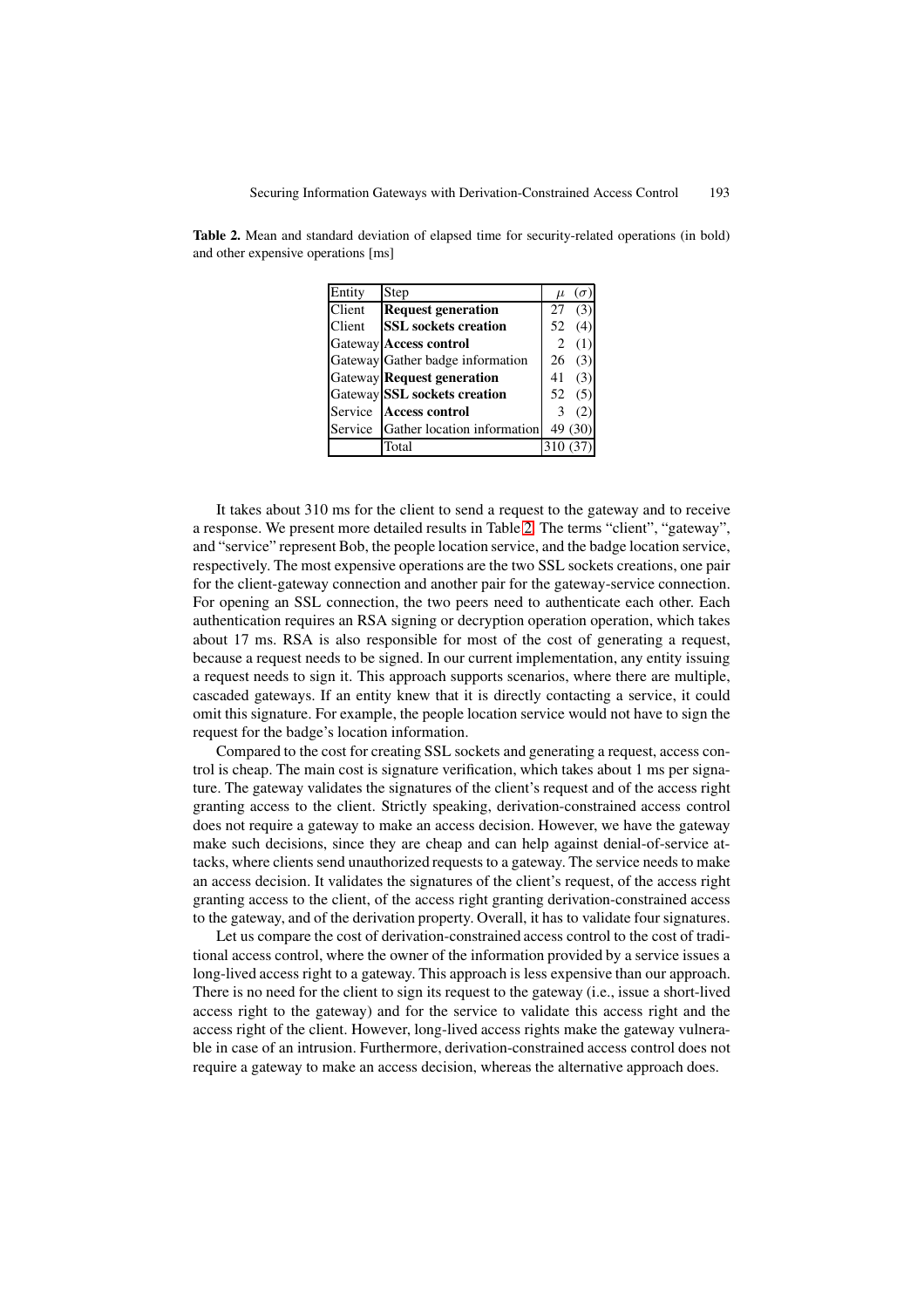# <span id="page-13-0"></span>**9 Related Work**

Lots of related work deals with delegation gateways [\[1,](#page-14-1) [2,](#page-14-2) [3,](#page-14-3) [4,](#page-14-4) [5,](#page-14-5) [6\]](#page-14-6). We have discussed the limitations of these schemes in Section [2](#page-1-1) and provide a more detailed discussion of this work in the first author's Ph.D. thesis [\[11,](#page-14-11) Chapter 4].

Derivation-constrained access control is based on the concept of rights amplification (also called privilege escalation). This concept has been used in other access control models. In Bertino et al.'s model [\[12\]](#page-14-12), an access right becomes valid whenever an access right that it depends on becomes valid. In our scenario, the former access right could be a gateway's access right to information offered by a service and the latter one a client's access right to information provided by the gateway. However, the presented model applies only to a centralized environment, in which there is an administrator that manages both access rights and dependencies between access rights. In pervasive computing, individuals issue access rights and establish derivation properties. Some operating systems based on capabilities (e.g., Hydra [\[13\]](#page-14-13)) also support rights amplification. Again, these access control models target a centralized environment. Jajodia et al. [\[14\]](#page-14-14) present several possibilities for deriving access rights, but their model misses a temporal component and applies only to centralized environments.

In derivation-constrained access control, an intruder into a gateway gets to see any information given to the gateway when a service answers an authorized request from the gateway. We could avoid this information leak by having the service encrypt information such that only the client can decrypt it and by having the gateway compute on the encrypted information. This approach obviously worked if the gateway did not need to perform any computations on the information (e.g., when deriving the location of a person from the location of her laptop). The approach is also applicable to some very specific scenarios, where the gateway does have to run some computations on the encrypted information [\[15\]](#page-14-15). However, it is unclear how practical this approach is in general.

To be sure that our framework performs correctly, we need to prove that the access control logic is sound by incorporating our extensions into Abadi et al.'s semantic model [\[7\]](#page-14-7). (Alternatively, we could prove all our axioms as theorems in a logic known to be sound (e.g., Appel and Felten's logic [\[16\]](#page-14-16)).) This is ongoing work.

# **10 Conclusions and Future Work**

We introduced the concept of derivation-constrained access control, which allows one to limit the capabilities of an intruder into a gateway. We presented a notation for expressing derivation-constrained access rights to information and derivation properties between information, and we proposed a mechanism for exploiting both of them in derivation-constrained access control. The sample implementation and its deployment demonstrate the feasibility of our design. The performance of access control is competitive. A large fraction of the cost is caused by expensive, but required operations for authenticating peers.

We are deploying derivation-constrained access control in additional services, which provide other information than location information (e.g., task information).